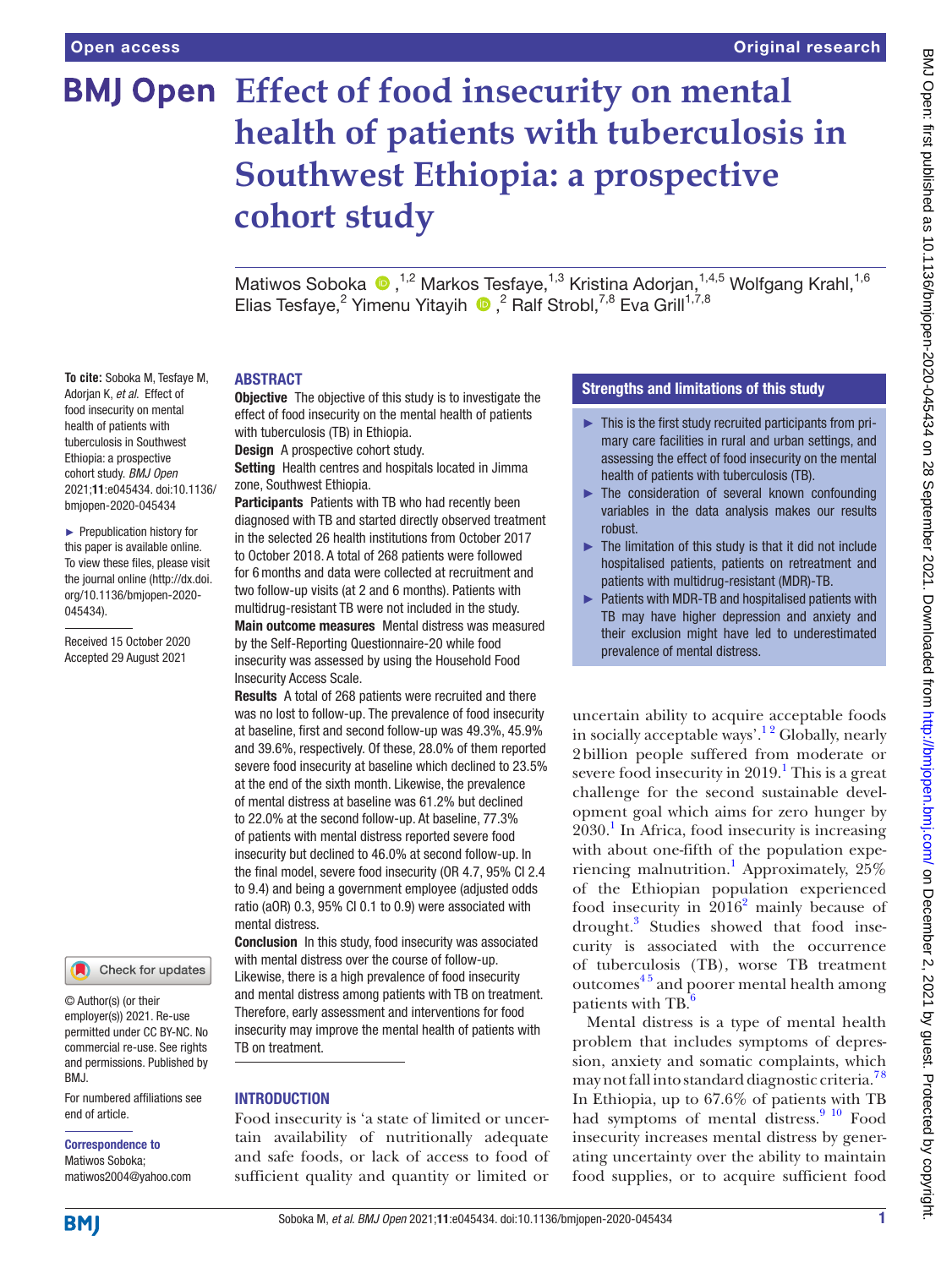in the future, so it provokes a stress response that may contribute to anxiety and depression.<sup>[11 12](#page-7-5)</sup> Mental distress is associated with poorer adherence to anti-TB medica-tions,<sup>[13](#page-7-6)</sup> and TB treatment outcomes.<sup>[4](#page-7-1)</sup> Also, food insecurity has a huge impact on treatment outcomes because those who have food insecurity at high risk of malnutri-tion and medication side effects.<sup>[6](#page-7-2)</sup>

Even though food insecurity may potentially contribute to the occurrence of mental distress and affect treatment outcomes among patients with TB in Ethiopia, the link between food insecurity and mental distress was not adequately investigated. So, it is poorly understood how food insecurity affects mental health of patients with TB. Furthermore, most of the studies done in this region were cross-sectional design, and thus, they did not investigate the direction of the association between food insecurity and mental distress. Having the information regarding the association between food insecurity and mental distress is important for planning intervention strategies to improve the mental health of patients with TB and its complications. Therefore, the objective of this study was to assess the effect of food insecurity on mental health among patients with TB in Southwest Ethiopia.

#### **METHODS**

#### Study area and design

A prospective cohort study was conducted among patients with TB in Jimma Zone, Southwest Ethiopia. Jimma Zone has more than three million inhabitants, about 3% of the total population of Ethiopia. Typically, in Ethiopia TB care is mainly provided by local decentralised health centres to increase take-up of therapy and to monitor directly observed treatment (DOT). At the time of data collection, 91 out of 112 Jimma Zone health centres were providing services for patients with TB. Likewise, there were dedicated TB treatment services at all (four) hospitals. Patients were recruited from four hospitals and 22 randomly selected health centres of Jimma Zone. Twenty health centres and three hospitals were situated in rural areas whereas the remaining one hospital and two health centres were located in Jimma town. The study was conducted for 1year from October 2017 to October 2018.

#### Sample size assumption and sampling procedure

We included all patients who had recently been diagnosed with TB and had started DOT in the selected health centres and hospitals. Only patients who had started TB treatment within less than 4weeks before inclusion and were not planning to transfer to other health institutions were included in the study. Patients younger than 18 years, patients infected with multidrug-resistant (MDR) TB strains, and patients who were hospitalised during data collection were excluded from the study. The sample for this study was drawn from a cohort registered as ጤ/  $\hbar$ /ም/ድ/ም/ዳ/476/2011 (Institute of health, research, and postgraduate director 476/2011). Patients who consented to participate in the study were consecutively

recruited. One hundred and thirty-two food insecure and 136 food secure patients with TB were followed up for 6months. Detailed information regarding the study was given by trained data collectors to each patient before written informed consent was obtained.

#### Data collection procedure

Before data collection, the questionnaires were pretested on a sample (5% of the total sample) of patients with patients with TB who had been on treatment at one health centre in Agaro to check whether the questions work as intended or understood by patients. Fourteen patients from the pretest were not included in the final analysis of the data. Patients were interviewed on three occasions namely, baseline (starting treatment), first follow-up (after 2 months) and second follow-up (at the end of the sixth month). Recruitment of patients and data collection were carried out by health professionals who were working in the TB clinic and specifically trained on the questionnaires, supervised by trained district focal persons.

#### **MEASURES**

#### Outcome variable Mental distress

The Self-Reporting Questionnaire-20 (SRQ-20) was used to assess mental distress. Examples of the items are sleeplessness, tiredness, irritability, suicidal ideation, poor memory, difficulty in concentrating and somatic complaints. SRQ-20 has been adapted and validated in the Ethiopian context. This is a 20-item questionnaire with a maximum total score of 20 where a total score of below 7 indicates the absence of mental distress, while values of and above indicate mental distress.<sup>[14](#page-7-7)</sup>

#### Independent variables

Food insecurity was assessed by using the Household Food Insecurity Access Scale to determine whether the respondent has experienced any of the indicators of food insecurity in the previous month. No food insecurity is present if none of the items apply. Mild food insecurity is defined as if the respondent endorsed any of the questions 1, 2, 3 and/or 4 but not the questions 5–9. Moderate food insecurity is defined as if the respondent has endorsed questions 5 and/or 6 but not the items 7–9, and 'severe food insecurity' if the respondent has endorsed questions 7, 8 and/or  $9<sup>15</sup>$ . The tool has been widely used among people living with HIV (PLHIV) in Ethiopia.<sup>[16](#page-7-9)</sup>

## Alcohol use disorders

The alcohol use disorder identification test (AUDIT) was used to collect data on alcohol use disorders (AUDs).<sup>[17](#page-7-10)</sup> The AUDIT was evaluated over two decades and provides an accurate measure of the risk of AUDs across gender, age and cultures. With a cut-off score of 8 or more, the sensitivity and specificity of AUDIT for AUDs were 0.90 and 0.80, respectively.<sup>18</sup> AUDIT was used in the Ethiopian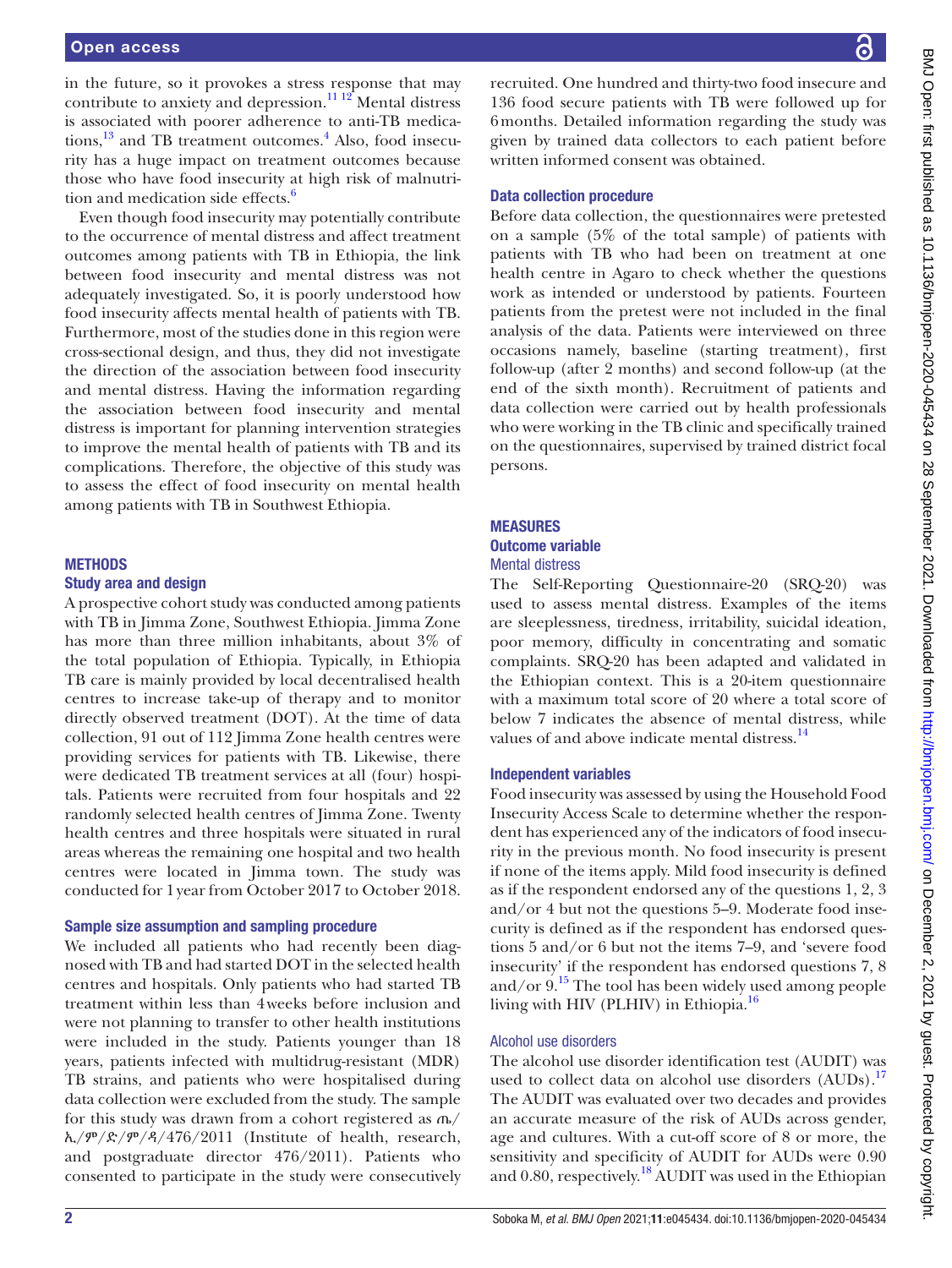context and questions number two and three regarding standard drinks were adapted to a more locally appropriate question. Local alcohol drinks, for example, arake, tela and teji were first converted from local measurements to millilitres. Then the measured alcohol was converted into a standard drink by calculating the mass and volume of the alcohol. Similarly, local beer (bottles and glasses), draft and wine were converted to standard drinks based on their alcohol content.<sup>19</sup>

#### Khat use

Khat use was assessed by a self-reported questionnaire. Since there is no standardised questionnaire for khat use, patterns and reasons for khat use were assessed by using a structured questionnaire that was developed after reviewing the literature. Any consumption of khat during the last month was considered as current khat use.

#### Sociodemographic variables

Age, sex, marital status, level of education, religion, ethnicity, income, household size, occupation, place of residence and living conditions were assessed using a structured questionnaire. Income was categorised considering that the minimum monthly wage for employees of a governmental organisation in Ethiopia was Br1214  $(\text{\textless}=36.67)$ .<sup>20</sup> Then the monthly income of each patient was multiplied by 12 months to obtain the annual income, and we used a cut-off Br14568 ( $€439.98$ ).

## Social support

The Oslo Social Support Scale (The Oslo 3 items) was used to collect data on the strength of social support. The Oslo-3 total score 3–8 indicates poor social support, 9–11 indicates moderate social support and 12–14 indicate strong social support. $21$  The scale has been widely used among patients with TB in Ethiopia.<sup>22</sup> Social support was assessed at baseline, second month (at first follow-up), and 6months (at the completion of anti-TB treatment or second follow-up).

## **Comorbidities**

Data related to comorbidities such as HIV, previous mental illness, hypertension and diabetes mellitus were collected from patients' charts.

## Data analysis

Participants' characteristics and study variables were described using descriptive statistics. The missing values were excluded from the analysis. A generalised linear mixed model was used to examine the effect of food insecurity over 6months. All time points for food insecurity and mental distress were included in the analysis. An intercept only model was used to investigate mental distress over time (model 0) without adding other variables; model 1 investigated the association between food insecurity and mental distress without including other variables. Model 2 investigated the association between food insecurity and mental distress after controlling for substance use. Model 3 (full model) investigated the

association between and food insecurity on mental distress after adjusting for the full set of a covariate. Model fitness was examined with the Bayesian Information Criterion. Data were analysed using R (V.1.2.1335).

## Role of the funding source

The funder of the study had no role in study design, data collection, data analysis, data interpretation, or writing of the report. The corresponding author had full access to all the data in the study and had final responsibility for the decision to submit for publication.

## Patient and public involvement

Patients were not involved in the development of the research questions, study design, interpretation of results or writing of the manuscript.

## RESULTS

## Sociodemographic and clinical characteristic

In this study, a total of 268 patients (mean age=32.4, SD=14.4, range=18–80 years, and 60.1% male) were recruited and followed over 6months. There was no lost to follow-up. Out of the total patients, 132 (49.3%) patients with TB had food insecurity, while 136 (50.7%) of them had food security at baseline (see [table](#page-3-0) 1). Out of the total participants,  $40.3\%$  (n=108),  $32.5\%$  (n=87) and 27.2% (n=73) were diagnosed as smear-positive, smear-negative and extrapulmonary TB, respectively. At baseline, 3.7% (n=10) patients were diagnosed with HIV, and 7.1% (n=19) with other comorbidities. There were 22 missing data of annual income which we excluded from the analysis.

## The magnitude of food insecurity

The prevalence of food insecurity at baseline, second month and sixth month was  $49.3\%$  (n=132),  $45.9\%$  $(n=123)$  and 39.6%  $(n=106)$ , respectively. Out of patients with food insecurity,  $21.3\%$  (n=57) and  $28.0\%$  (n=75) of them had mild to moderate and severe food insecurity, respectively, at baseline. The prevalence of severe food insecurity at the second follow-up was 23.5% (n =63). The prevalence of severe food insecurity among female participants was 31.8%, 34.6% and 22.4% at baseline, first and second follow-up, respectively. Also, the proportion of food insecurity at the end of the sixth month was higher among patients within the age group of 44–55 years compared with patients within the age group of 18–24 years (37.0% vs 19.4%, p=0.03). Moreover, the prevalence of severe food insecurity among daily labourers at baseline, first and second follow-up was  $59.5\%$  (n=25),  $57.1\%$  $(n=24)$ , 50.0%  $(n=21)$ , respectively (see [table](#page-3-0) 1).

## The magnitude of mental distress

The prevalence of mental distress at baseline, the second month and end of the sixth month was 61.2% (n=164), 38.1% (n=10.2), 22.0% (n=59), respectively. Out of patients with mental distress, the majority of them were in the age group of 55–64 years at baseline (76.0%) and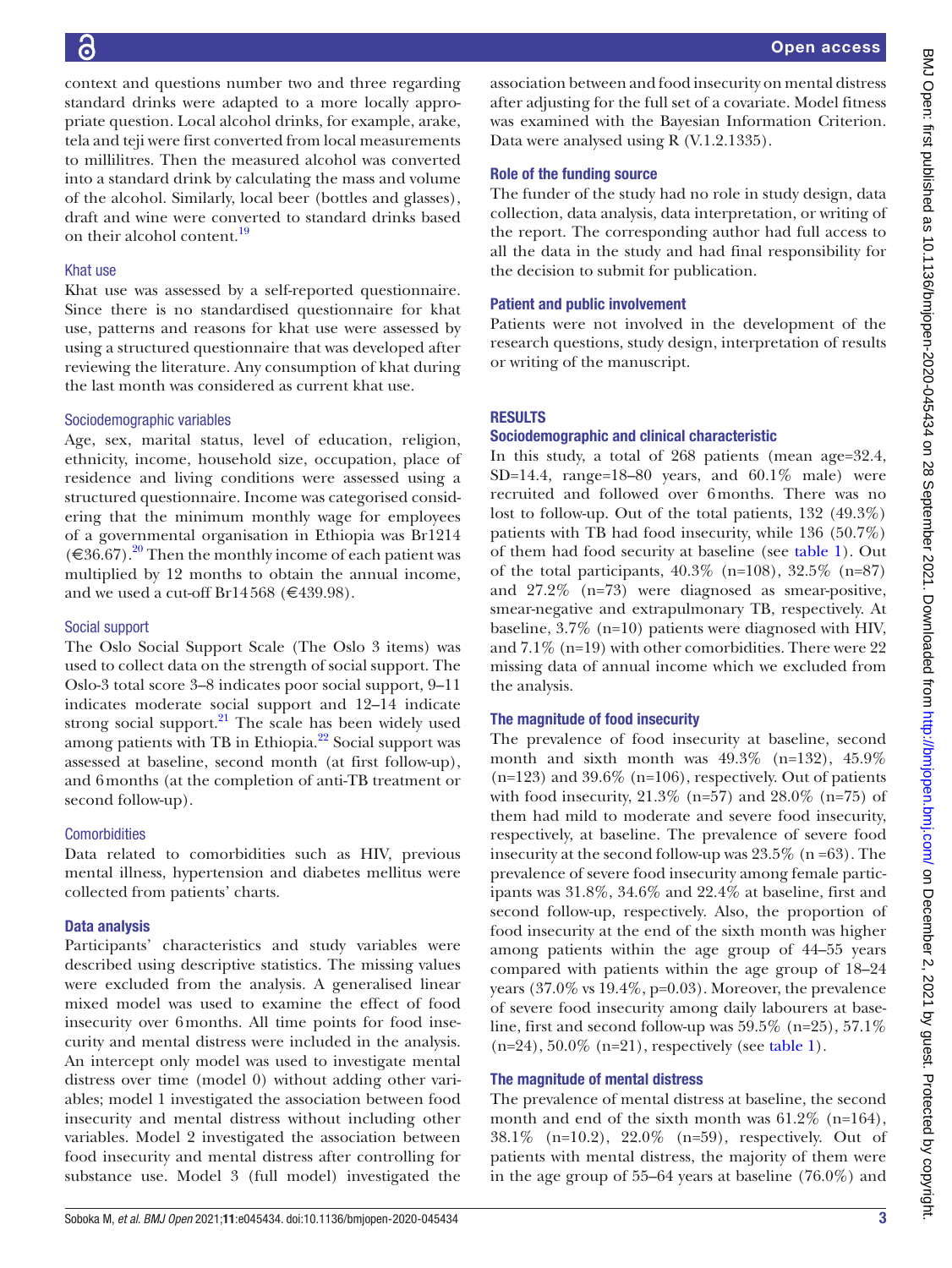<span id="page-3-0"></span>Table 1 Sociodemographic characteristics and food insecurity of tuberculosis patients in Southwest Ethiopia, 2017/2018 (n=268)

|                      |                        |            | <b>Food insecurity</b> |               |                        |               |                         |               |  |
|----------------------|------------------------|------------|------------------------|---------------|------------------------|---------------|-------------------------|---------------|--|
|                      |                        | Frequency  | <b>Baseline</b><br>N(% |               | First follow-up<br>N(% |               | Second follow-up<br>N(% |               |  |
| <b>Variables</b>     |                        | N(%        | Mild/moderate          | <b>Severe</b> | Mild/moderate          | <b>Severe</b> | Mild/moderate           | <b>Severe</b> |  |
| Gender               | Female                 | 107 (39.9) | 24(22.4)               | 34 (31.8)     | 19 (17.8)              | 37 (34.6)     | 16(15.0)                | 24 (22.4)     |  |
|                      | Male                   | 161(60.1)  | 33 (20.5)              | 41 (25.5)     | 22(13.7)               | 45 (28.0)     | 27(16.8)                | 39 (24.2)     |  |
| Age                  | $18 - 24$              | 93 (34.7)  | 23 (24.7)              | 21 (22.6)     | 12 (12.9)              | 24 (25.8)     | 15(16.1)                | 18 (19.4)     |  |
|                      | $25 - 34$              | 87 (32.5)  | 17 (19.5)              | 23 (26.4)     | 16 (18.4)              | 27(31.0)      | 14(16.1)                | 17 (19.5)     |  |
|                      | $35 - 44$              | 36 (13.4)  | 10(27.8)               | 11 (30.6)     | 7(19.4)                | 11 (30.6)     | 9(50.0)                 | 9(50.0)       |  |
|                      | $45 - 54$              | 27(10.1)   | 4(14.8)                | 11(40.7)      | 3(11.1)                | 11(40.7)      | 2(7.4)                  | 10(37.0)      |  |
|                      | $55 - 64$              | 25(9.3)    | 3(12.0)                | 9(36.0)       | 3(12.0)                | 9(36.0)       | 3(12.0)                 | 9(36.0)       |  |
| Occupation           | Merchant               | 29 (10.8)  | 8(27.6)                | 9(31.0)       | 6(20.7)                | 9(31.0)       | 7(24.1)                 | 8(27.6)       |  |
|                      | Farmer                 | 92 (34.3)  | 24(26.1)               | 28 (30.4)     | 16(17.4)               | 30(32.6)      | 15(16.3)                | 23(25.0)      |  |
|                      | Government<br>employee | 105 (39.2) | 19(18.1)               | 13(12.4)      | 12(11.4)               | 19(18.1)      | 16(15.2)                | 11(10.5)      |  |
|                      | Daily labourer         | 42 (15.7)  | 6(14.3)                | 25(59.5)      | 7(16.7)                | 24(57.1)      | 5(11.9)                 | 21(50.0)      |  |
| Education            | No formal<br>education | 169 (63.1) | 16 (16.7)              | 28 (29.2)     | 17(17.7)               | 29 (30.2)     | 16 (16.7)               | 21(21.9)      |  |
|                      | Literate               | 99 (36.9)  | 41 (23.8)              | 47 (27.3)     | 24 (14.0)              | 53 (30.8)     | 27(15.7)                | 42 (24.4)     |  |
| Annual income <14568 |                        | 206 (76.9) | 45 (21.8)              | 60 (29.1)     | 34 (16.5)              | 62 (30.1)     | 36 (17.5)               | 47 (22.8)     |  |
| in Birr              | >14568                 | 40 (14.9)  | 7(17.5)                | 14 (35.0)     | 5(12.5)                | 17(42.5)      | 4(10.0)                 | 14(35.0)      |  |
| Marital status       | Single                 | 97 (36.2)  | 18 (18.6)              | 24 (24.7)     | 11(11.3)               | 28 (28.9)     | 14 (14.4)               | 22(22.7)      |  |
|                      | Married                | 157 (58.6) | 36 (22.9)              | 44 (28.0)     | 27(17.2)               | 49 (31.2)     | 27 (17.2)               | 38 (24.2)     |  |
|                      | Divorced/<br>widowed   | 14(5.2)    | 3(21.4)                | 7(50.0)       | 3(21.4)                | 5(35.7)       | 2(14.3)                 | 3(21.4)       |  |
| Family size          | Less than five         | 181 (67.5) | 33(18.2)               | 51 (28.2)     | 25(13.8)               | 57 (31.5)     | 23(12.7)                | 46 (25.4)     |  |
|                      | Five or larger         | 87 (32.5)  | 24(27.6)               | 24 (27.6)     | 16(18.4)               | 25(28.7)      | 20(23.0)                | 17 (19.5)     |  |
| Residence            | Rural                  | 127 (47.4) | 35 (27.6)              | 32 (25.2)     | 24 (18.9)              | 33 (26.0)     | 23(18.1)                | 27(21.3)      |  |
|                      | Urban                  | 141 (52.6) | 22 (15.6)              | 43 (30.5)     | 17(12.1)               | 49 (34.8)     | 20 (14.2)               | 36 (25.5)     |  |
| Type of              | Smear positive         | 108 (40.3) | 24(22.2)               | 26(24.1)      | 13(12.0)               | 34 (31.5)     | 18(16.7)                | 23(21.3)      |  |
| tuberculosis         | Smear negative         | 87 (32.5)  | 15(17.2)               | 34 (39.1)     | 13 (14.9)              | 33 (37.9)     | 10(11.5)                | 28 (32.2)     |  |
|                      | Extrapulmonary         | 73 (27.2)  | 18(24.7)               | 15(20.5)      | 15(20.5)               | 15(20.5)      | 15(20.5)                | 12(16.4)      |  |

first follow-up (56.0) while it was 32.0% in the second follow-up. Of patients with mental distress, 71.4% were either divorced or widowed.

About three-fourths (77.3%) of patients with severe food insecurity had mental distress at baseline, but it decreased to 64.6% and 46.0% in the second and sixth months, respectively. The prevalence of AUD among patients with mental distress was 62.1%, 44.2% and 18.6% at baseline, first follow-up and second follow-up, respectively, while 65.7%, 47.6, 23.0% of them were using khat at baseline, first, and second follow-up, respectively (see [table](#page-4-0) 2).

# Effect of food insecurity on mental distress

The odds of having mental distress among patients with severe food insecurity was seven times higher than that of patients who had no food insecurity (OR 7.3, 95% CI 3.7 to 14.2). After adding alcohol and khat use disorder into model 2, there was no change in the association between

severe food insecurity and mental distress (adjusted odds ratio (aOR) 7.0, 95% CI 3.6 to 13.7).

After adjusting for potential confounder using a generalised linear mixed model, severe food insecurity (OR 4.7, 95% CI 2.4 to 9.4) and being a government employee (aOR 0.3, 95% CI 0.1 to 0.9) were associated with mental distress. Government employees had a 70% lower likelihood of having mental distress compared with the local trader (see [table](#page-5-0) 3).

# **DISCUSSION**

To our knowledge, this is the first study that assessed the relationship between food insecurity and mental distress among patients with TB. In this study, we found: (1) a high prevalence of mental distress among patients with food insecurity, (2) severe food insecurity was associated with mental distress independent of sociodemographic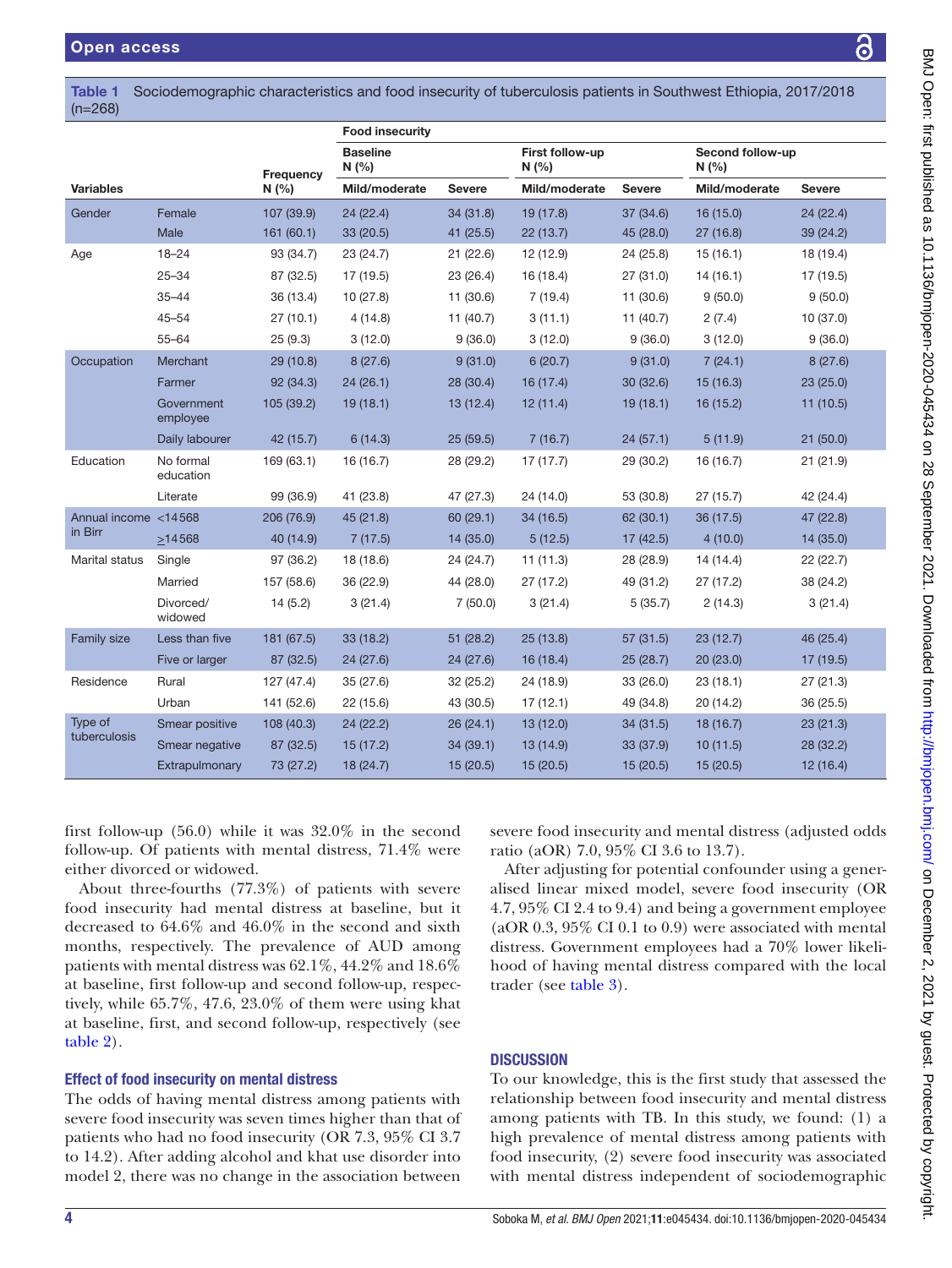<span id="page-4-0"></span>

| Table 2              | Mental distress at the three time points among patients with tuberculosis in Southwest Ethiopia, 2017/2018 (n=268) |                        |            |                    |                    |                   |            |  |  |
|----------------------|--------------------------------------------------------------------------------------------------------------------|------------------------|------------|--------------------|--------------------|-------------------|------------|--|--|
|                      |                                                                                                                    | <b>Mental distress</b> |            |                    |                    |                   |            |  |  |
|                      |                                                                                                                    | <b>Baseline</b>        |            | First follow-up    |                    | Second follow-up  |            |  |  |
| <b>Variables</b>     |                                                                                                                    | <b>Yes</b><br>N(% )    | No<br>N(%) | <b>Yes</b><br>N(%) | <b>No</b><br>N(% ) | <b>Yes</b><br>N(% | No<br>N(%  |  |  |
| Gender               | Male                                                                                                               | 104 (64.6)             | 57 (35.4)  | 66 (41.0)          | 95 (59.0)          | 45 (28.0)         | 116 (72.0) |  |  |
|                      | Female                                                                                                             | 60 (56.1)              | 47 (43.9)  | 36 (33.6)          | 71 (66.4)          | 14(13.1)          | 93 (86.9)  |  |  |
| Age                  | $18 - 24$                                                                                                          | 47 (50.5)              | 46 (49.5)  | 26 (28.0)          | 67 (72.0)          | 18 (19.4)         | 75 (80.6)  |  |  |
|                      | $25 - 34$                                                                                                          | 52 (59.8)              | 35 (40.2)  | 33 (37.9)          | 54(62.1)           | 17 (19.5)         | 70 (80.5)  |  |  |
|                      | $35 - 44$                                                                                                          | 26 (72.2)              | 10(27.8)   | 16 (44.4)          | 20(55.6)           | 10(27.8)          | 26 (72.2)  |  |  |
|                      | $45 - 54$                                                                                                          | 20(74.1)               | 7(25.9)    | 13(48.1)           | 14(51.9)           | 6(22.2)           | 21 (77.8)  |  |  |
|                      | $55 - 64$                                                                                                          | 19 (76.0)              | 6(24.0)    | 14 (56.0)          | 11 $(44.0)$        | 8(32.0)           | 17 (68.0)  |  |  |
| Occupation           | Merchant                                                                                                           | 24 (82.8)              | 5(17.2)    | 12(41.4)           | 17 (58.6)          | 7(24.1)           | 22 (75.9)  |  |  |
|                      | Farmer                                                                                                             | 68 (73.9)              | 24(26.1)   | 45 (48.9)          | 47(51.1)           | 23(25.0)          | 69 (75.0)  |  |  |
|                      | Government employee                                                                                                | 43 (41.0)              | 62 (59.0)  | 23(21.9)           | 82(78.1)           | 14(13.3)          | 91 (86.7)  |  |  |
|                      | Daily labourer                                                                                                     | 29 (69.0)              | 13 (31.0)  | 22(52.4)           | 20(47.6)           | 15(35.7)          | 27 (64.3)  |  |  |
| Education            | No formal education                                                                                                | 55 (57.3)              | 41 (42.7)  | 35 (36.5)          | 61 (63.5)          | 21(21.9)          | 75 (78.1)  |  |  |
|                      | Educated                                                                                                           | 109 (63.4)             | 63 (36.6)  | 67 (39.0)          | 105 (61.0)         | 38 (22.1)         | 134 (77.9) |  |  |
| Marital status       | Single                                                                                                             | 48 (49.5)              | 49 (50.5)  | 26 (26.8)          | 71 (73.2)          | 20(20.6)          | 77 (79.4)  |  |  |
|                      | Married                                                                                                            | 106 (67.5)             | 51(32.5)   | 71 (45.2)          | 86 (54.8)          | 35(22.3)          | 122 (77.7) |  |  |
|                      | Divorced/widow                                                                                                     | 10(71.4)               | 4(28.6)    | 5(35.7)            | 9(64.3)            | 4(28.6)           | 10(71.4)   |  |  |
| Family size          | Less than five                                                                                                     | 103 (56.9)             | 78 (43.1)  | 74 (40.9)          | 107(59.1)          | 44 (24.3)         | 137 (75.7) |  |  |
|                      | Five and more                                                                                                      | 61(70.1)               | 26 (29.9)  | 28 (32.2)          | 59 (67.8)          | 15 (17.2)         | 72 (82.8)  |  |  |
| Residence            | Rural                                                                                                              | 93 (73.2)              | 34 (26.8)  | 48 (37.8)          | 79 (62.2)          | 24 (18.9)         | 103(81.1)  |  |  |
|                      | Urban                                                                                                              | 71 (50.4)              | 70 (49.6)  | 54 (38.3)          | 87 (61.7)          | 35(24.8)          | 106 (75.2) |  |  |
| Type of tuberculosis | Smear positive                                                                                                     | 63 (58.3)              | 45 (41.7)  | 37 (34.3)          | 71 (65.7)          | 18 (16.7)         | 90 (83.3)  |  |  |
|                      | Smear negative                                                                                                     | 62 (71.3)              | 25(28.7)   | 41(47.1)           | 46 (52.9)          | 27(31.0)          | 60 (69.0)  |  |  |
|                      | Extrapulmonary                                                                                                     | 39 (53.4)              | 34 (46.6)  | 24 (32.9)          | 49 (67.1)          | 14 (19.2)         | 59 (80.8)  |  |  |
| Social support       | Poor                                                                                                               | 49 (52.7)              | 44 (47.3)  | 37(43.5)           | 48 (56.5)          | 37 (26.4)         | 103 (73.6) |  |  |
|                      | Moderate                                                                                                           | 77 (68.1)              | 36(31.9)   | 45 (40.5)          | 66 (59.5)          | 19(25.7)          | 55 (74.3)  |  |  |
|                      | Good                                                                                                               | 38 (61.3)              | 24 (38.7)  | 20 (27.8)          | 52 (72.2)          | 3(5.6)            | 51 (94.4)  |  |  |
| Food insecurity      | No                                                                                                                 | 69 (50.7)              | 67 (49.3)  | 36 (24.8)          | 109 (75.2)         | 18(11.1)          | 144 (88.9) |  |  |
|                      | Mild/moderate                                                                                                      | 37 (64.9)              | 20(35.1)   | 13 (31.7)          | 28 (68.3)          | 12 (27.9)         | 31(72.1)   |  |  |
|                      | Severe                                                                                                             | 58 (77.3)              | 17(22.7)   | 53 (64.6)          | 29 (35.4)          | 29 (46.0)         | 34 (54.0)  |  |  |
| <b>AUD</b>           | <b>No</b>                                                                                                          | 146 (61.1)             | 93 (38.9)  | 83 (36.9)          | 142 (63.1)         | 51(22.7)          | 174 (77.3) |  |  |
|                      | Yes                                                                                                                | 18 (62.1)              | 11 (37.9)  | 19 (44.2)          | 24 (55.8)          | 8(18.6)           | 35 (81.4)  |  |  |
| Khat use             | No                                                                                                                 | 95 (58.3)              | 68 (41.7)  | 52 (31.9)          | 111(68.1)          | 36 (21.4)         | 132 (78.6) |  |  |
|                      | Yes                                                                                                                | 69 (65.7)              | 36 (34.3)  | 50 (47.6)          | 55 (52.4)          | 23 (23.0)         | 77 (77.0)  |  |  |

AUD, alcohol use disorder.

factors, substance use, social support and type of TB diagnosis.

The baseline prevalence of food insecurity found in this study (49.3%) was lower than the finding of a study done in Surabaya, Indonesia  $(64\%)$ .<sup>23</sup> The baseline prevalence of food insecurity found in this study falls within the range of prevalence reported from two studies done among PLHIV in Southwest Ethiopia (38.7% and 63.0%).<sup>1624</sup>

In this study, higher proportions of female patients were found to have food insecurity at baseline (54.2%) and first follow-up (52.3%). This might be due to women's limited economic, educational and employment opportunities and because they are more involved in unpaid work such as childcare and domestic activities than men particularly in a low-income country like Ethiopia.<sup>25-27</sup> So, further study is needed to address the gender disparity in terms of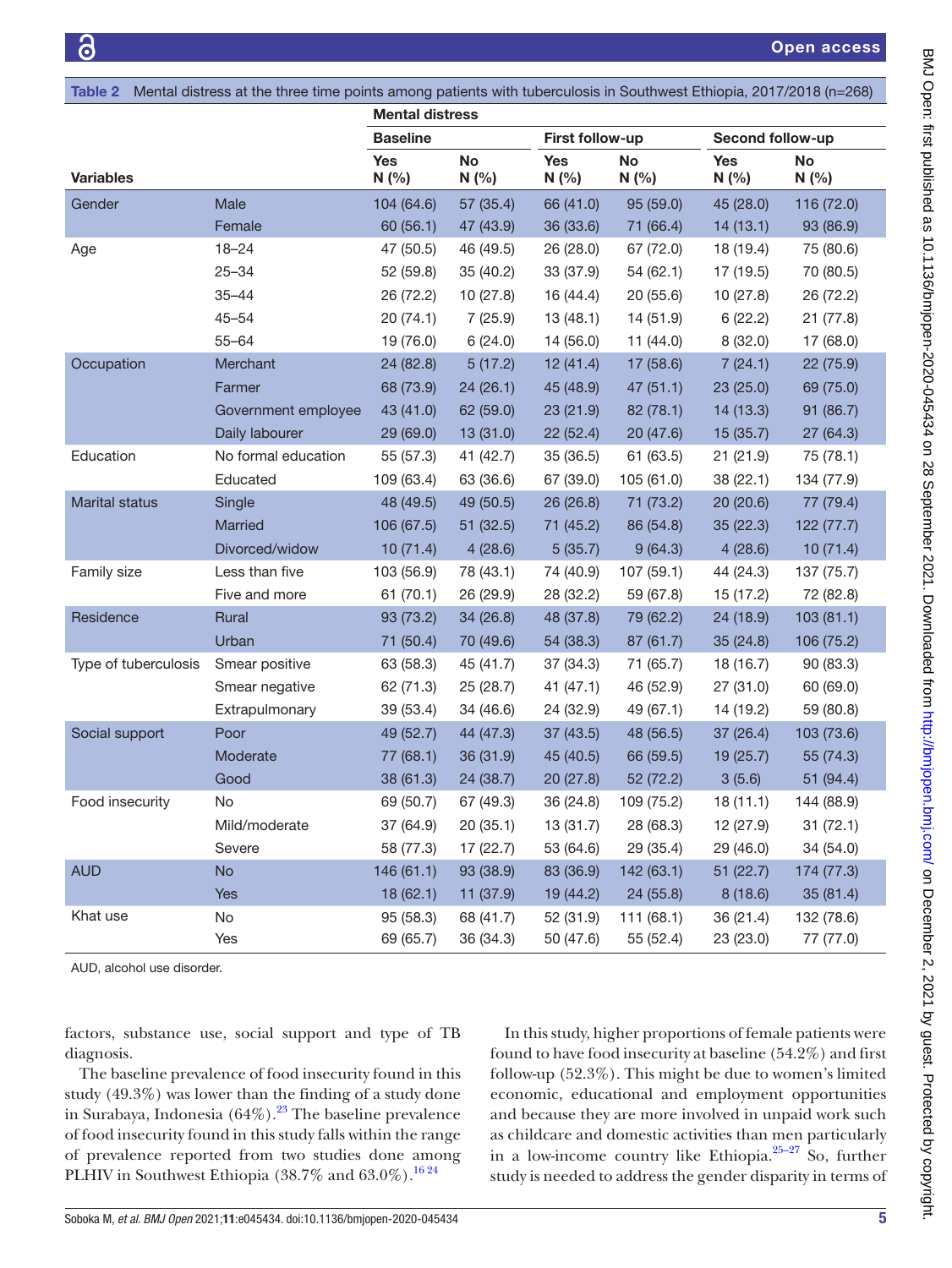<span id="page-5-0"></span>

| Model 1<br><b>Model 2</b><br><b>Full model</b><br>95% CI<br>95% CI<br>95% CI<br><b>Variables</b><br>aOR<br>Upper<br>aOR<br>aOR<br>Lower<br>Lower<br>Upper<br>Lower<br><b>Upper</b><br>Food insecurity<br><b>No</b><br>Ref<br>Mild/moderate<br>2.0<br>1.0<br>3.9<br>2.0<br>3.8<br>0.9<br>3.3<br>1.0<br>1.7<br>14.2<br>7.0<br>3.6<br>2.4<br>9.4<br><b>Severe</b><br>7.3<br>3.7<br>13.7<br>4.7<br>Gender<br>Female<br>Ref<br>Ref<br>Ref<br>3.3<br>Male<br>$\overline{\phantom{0}}$<br>$\qquad \qquad -$<br>1.8<br>0.9<br>$\overline{\phantom{0}}$<br>$\overline{\phantom{0}}$<br>$\overline{\phantom{0}}$<br>-<br>Age<br>$18 - 24$<br>Ref<br>Ref<br>Ref<br>0.9<br>2.1<br>$25 - 34$<br>0.5<br>$35 - 44$<br>1.5<br>0.5<br>4.4<br>-<br>-<br>1.2<br>$45 - 54$<br>0.4<br>3.9<br>$55 - 64$<br>1.8<br>0.5<br>6.3<br>-<br>Occupation<br>Merchant<br>Ref<br>Ref<br>Ref<br>0.9<br>0.3<br>2.6<br>Farmer<br>$\overline{\phantom{0}}$<br>$\overline{\phantom{0}}$<br>Government<br>0.3<br>0.1<br>0.9<br>$\overline{\phantom{0}}$<br>—<br>employee<br>0.8<br>2.8<br>Daily labourer<br>0.3<br>$\qquad \qquad -$<br>$\overline{\phantom{0}}$<br>$\overline{ }$<br>$\qquad \qquad -$<br>$\overline{\phantom{0}}$<br>$\overline{\phantom{0}}$<br>Annual income<br><14568 Eth Birr<br>Ref<br>Ref<br>Ref<br>$\geq$ 14568<br>1.9<br>0.8<br>4.3<br>Marital status<br>Married<br>Ref<br>Ref<br>0.8<br>0.4<br>1.7<br>Single<br>Widowed/<br>0.9<br>0.2<br>3.5<br>$\overline{\phantom{0}}$<br>divorced<br>Type of TB<br>Smear positive<br>Ref<br>Smear negative<br>1.8<br>0.9<br>3.6<br>÷<br>Extrapulmonary<br>0.9<br>0.4<br>1.9<br>-<br><b>AUD</b><br>No<br>Ref<br>Ref<br>Ref<br>Yes<br>1.2<br>0.7<br>2.2<br>1.0<br>0.6<br>2.0<br>$\overline{\phantom{0}}$<br>$\overline{\phantom{0}}$<br>—<br>Khat use<br><b>No</b><br>Ref<br>Ref<br>1.5<br>0.9<br><b>Yes</b><br>÷,<br>2.6<br>1.1<br>0.6<br>1.9<br>Social support<br>Good<br>Ref<br>Ref<br>Ref<br>1.3<br>0.7<br>2.4<br>Moderate<br>$\overline{\phantom{0}}$<br>1.2<br>0.6<br>2.2<br>Poor<br>$\overline{\phantom{0}}$<br>$\overline{\phantom{0}}$<br><b>BIC</b><br>896.4<br>955.3<br>886.6 | Table 3 Factors affecting mental distress among patients with TB in Southwest Ethiopia 2017/2018 (n=268) |  |  |  |  |  |  |  |  |  |  |
|----------------------------------------------------------------------------------------------------------------------------------------------------------------------------------------------------------------------------------------------------------------------------------------------------------------------------------------------------------------------------------------------------------------------------------------------------------------------------------------------------------------------------------------------------------------------------------------------------------------------------------------------------------------------------------------------------------------------------------------------------------------------------------------------------------------------------------------------------------------------------------------------------------------------------------------------------------------------------------------------------------------------------------------------------------------------------------------------------------------------------------------------------------------------------------------------------------------------------------------------------------------------------------------------------------------------------------------------------------------------------------------------------------------------------------------------------------------------------------------------------------------------------------------------------------------------------------------------------------------------------------------------------------------------------------------------------------------------------------------------------------------------------------------------------------------------------------------------------------------------------------------------------------------------------------------------------------------------------------------------------------------------------------------------------------------------------------------------------------------|----------------------------------------------------------------------------------------------------------|--|--|--|--|--|--|--|--|--|--|
|                                                                                                                                                                                                                                                                                                                                                                                                                                                                                                                                                                                                                                                                                                                                                                                                                                                                                                                                                                                                                                                                                                                                                                                                                                                                                                                                                                                                                                                                                                                                                                                                                                                                                                                                                                                                                                                                                                                                                                                                                                                                                                                |                                                                                                          |  |  |  |  |  |  |  |  |  |  |
|                                                                                                                                                                                                                                                                                                                                                                                                                                                                                                                                                                                                                                                                                                                                                                                                                                                                                                                                                                                                                                                                                                                                                                                                                                                                                                                                                                                                                                                                                                                                                                                                                                                                                                                                                                                                                                                                                                                                                                                                                                                                                                                |                                                                                                          |  |  |  |  |  |  |  |  |  |  |
|                                                                                                                                                                                                                                                                                                                                                                                                                                                                                                                                                                                                                                                                                                                                                                                                                                                                                                                                                                                                                                                                                                                                                                                                                                                                                                                                                                                                                                                                                                                                                                                                                                                                                                                                                                                                                                                                                                                                                                                                                                                                                                                |                                                                                                          |  |  |  |  |  |  |  |  |  |  |
|                                                                                                                                                                                                                                                                                                                                                                                                                                                                                                                                                                                                                                                                                                                                                                                                                                                                                                                                                                                                                                                                                                                                                                                                                                                                                                                                                                                                                                                                                                                                                                                                                                                                                                                                                                                                                                                                                                                                                                                                                                                                                                                |                                                                                                          |  |  |  |  |  |  |  |  |  |  |
|                                                                                                                                                                                                                                                                                                                                                                                                                                                                                                                                                                                                                                                                                                                                                                                                                                                                                                                                                                                                                                                                                                                                                                                                                                                                                                                                                                                                                                                                                                                                                                                                                                                                                                                                                                                                                                                                                                                                                                                                                                                                                                                |                                                                                                          |  |  |  |  |  |  |  |  |  |  |
|                                                                                                                                                                                                                                                                                                                                                                                                                                                                                                                                                                                                                                                                                                                                                                                                                                                                                                                                                                                                                                                                                                                                                                                                                                                                                                                                                                                                                                                                                                                                                                                                                                                                                                                                                                                                                                                                                                                                                                                                                                                                                                                |                                                                                                          |  |  |  |  |  |  |  |  |  |  |
|                                                                                                                                                                                                                                                                                                                                                                                                                                                                                                                                                                                                                                                                                                                                                                                                                                                                                                                                                                                                                                                                                                                                                                                                                                                                                                                                                                                                                                                                                                                                                                                                                                                                                                                                                                                                                                                                                                                                                                                                                                                                                                                |                                                                                                          |  |  |  |  |  |  |  |  |  |  |
|                                                                                                                                                                                                                                                                                                                                                                                                                                                                                                                                                                                                                                                                                                                                                                                                                                                                                                                                                                                                                                                                                                                                                                                                                                                                                                                                                                                                                                                                                                                                                                                                                                                                                                                                                                                                                                                                                                                                                                                                                                                                                                                |                                                                                                          |  |  |  |  |  |  |  |  |  |  |
|                                                                                                                                                                                                                                                                                                                                                                                                                                                                                                                                                                                                                                                                                                                                                                                                                                                                                                                                                                                                                                                                                                                                                                                                                                                                                                                                                                                                                                                                                                                                                                                                                                                                                                                                                                                                                                                                                                                                                                                                                                                                                                                |                                                                                                          |  |  |  |  |  |  |  |  |  |  |
|                                                                                                                                                                                                                                                                                                                                                                                                                                                                                                                                                                                                                                                                                                                                                                                                                                                                                                                                                                                                                                                                                                                                                                                                                                                                                                                                                                                                                                                                                                                                                                                                                                                                                                                                                                                                                                                                                                                                                                                                                                                                                                                |                                                                                                          |  |  |  |  |  |  |  |  |  |  |
|                                                                                                                                                                                                                                                                                                                                                                                                                                                                                                                                                                                                                                                                                                                                                                                                                                                                                                                                                                                                                                                                                                                                                                                                                                                                                                                                                                                                                                                                                                                                                                                                                                                                                                                                                                                                                                                                                                                                                                                                                                                                                                                |                                                                                                          |  |  |  |  |  |  |  |  |  |  |
|                                                                                                                                                                                                                                                                                                                                                                                                                                                                                                                                                                                                                                                                                                                                                                                                                                                                                                                                                                                                                                                                                                                                                                                                                                                                                                                                                                                                                                                                                                                                                                                                                                                                                                                                                                                                                                                                                                                                                                                                                                                                                                                |                                                                                                          |  |  |  |  |  |  |  |  |  |  |
|                                                                                                                                                                                                                                                                                                                                                                                                                                                                                                                                                                                                                                                                                                                                                                                                                                                                                                                                                                                                                                                                                                                                                                                                                                                                                                                                                                                                                                                                                                                                                                                                                                                                                                                                                                                                                                                                                                                                                                                                                                                                                                                |                                                                                                          |  |  |  |  |  |  |  |  |  |  |
|                                                                                                                                                                                                                                                                                                                                                                                                                                                                                                                                                                                                                                                                                                                                                                                                                                                                                                                                                                                                                                                                                                                                                                                                                                                                                                                                                                                                                                                                                                                                                                                                                                                                                                                                                                                                                                                                                                                                                                                                                                                                                                                |                                                                                                          |  |  |  |  |  |  |  |  |  |  |
|                                                                                                                                                                                                                                                                                                                                                                                                                                                                                                                                                                                                                                                                                                                                                                                                                                                                                                                                                                                                                                                                                                                                                                                                                                                                                                                                                                                                                                                                                                                                                                                                                                                                                                                                                                                                                                                                                                                                                                                                                                                                                                                |                                                                                                          |  |  |  |  |  |  |  |  |  |  |
|                                                                                                                                                                                                                                                                                                                                                                                                                                                                                                                                                                                                                                                                                                                                                                                                                                                                                                                                                                                                                                                                                                                                                                                                                                                                                                                                                                                                                                                                                                                                                                                                                                                                                                                                                                                                                                                                                                                                                                                                                                                                                                                |                                                                                                          |  |  |  |  |  |  |  |  |  |  |
|                                                                                                                                                                                                                                                                                                                                                                                                                                                                                                                                                                                                                                                                                                                                                                                                                                                                                                                                                                                                                                                                                                                                                                                                                                                                                                                                                                                                                                                                                                                                                                                                                                                                                                                                                                                                                                                                                                                                                                                                                                                                                                                |                                                                                                          |  |  |  |  |  |  |  |  |  |  |
|                                                                                                                                                                                                                                                                                                                                                                                                                                                                                                                                                                                                                                                                                                                                                                                                                                                                                                                                                                                                                                                                                                                                                                                                                                                                                                                                                                                                                                                                                                                                                                                                                                                                                                                                                                                                                                                                                                                                                                                                                                                                                                                |                                                                                                          |  |  |  |  |  |  |  |  |  |  |
|                                                                                                                                                                                                                                                                                                                                                                                                                                                                                                                                                                                                                                                                                                                                                                                                                                                                                                                                                                                                                                                                                                                                                                                                                                                                                                                                                                                                                                                                                                                                                                                                                                                                                                                                                                                                                                                                                                                                                                                                                                                                                                                |                                                                                                          |  |  |  |  |  |  |  |  |  |  |
|                                                                                                                                                                                                                                                                                                                                                                                                                                                                                                                                                                                                                                                                                                                                                                                                                                                                                                                                                                                                                                                                                                                                                                                                                                                                                                                                                                                                                                                                                                                                                                                                                                                                                                                                                                                                                                                                                                                                                                                                                                                                                                                |                                                                                                          |  |  |  |  |  |  |  |  |  |  |
|                                                                                                                                                                                                                                                                                                                                                                                                                                                                                                                                                                                                                                                                                                                                                                                                                                                                                                                                                                                                                                                                                                                                                                                                                                                                                                                                                                                                                                                                                                                                                                                                                                                                                                                                                                                                                                                                                                                                                                                                                                                                                                                |                                                                                                          |  |  |  |  |  |  |  |  |  |  |
|                                                                                                                                                                                                                                                                                                                                                                                                                                                                                                                                                                                                                                                                                                                                                                                                                                                                                                                                                                                                                                                                                                                                                                                                                                                                                                                                                                                                                                                                                                                                                                                                                                                                                                                                                                                                                                                                                                                                                                                                                                                                                                                |                                                                                                          |  |  |  |  |  |  |  |  |  |  |
|                                                                                                                                                                                                                                                                                                                                                                                                                                                                                                                                                                                                                                                                                                                                                                                                                                                                                                                                                                                                                                                                                                                                                                                                                                                                                                                                                                                                                                                                                                                                                                                                                                                                                                                                                                                                                                                                                                                                                                                                                                                                                                                |                                                                                                          |  |  |  |  |  |  |  |  |  |  |
|                                                                                                                                                                                                                                                                                                                                                                                                                                                                                                                                                                                                                                                                                                                                                                                                                                                                                                                                                                                                                                                                                                                                                                                                                                                                                                                                                                                                                                                                                                                                                                                                                                                                                                                                                                                                                                                                                                                                                                                                                                                                                                                |                                                                                                          |  |  |  |  |  |  |  |  |  |  |
|                                                                                                                                                                                                                                                                                                                                                                                                                                                                                                                                                                                                                                                                                                                                                                                                                                                                                                                                                                                                                                                                                                                                                                                                                                                                                                                                                                                                                                                                                                                                                                                                                                                                                                                                                                                                                                                                                                                                                                                                                                                                                                                |                                                                                                          |  |  |  |  |  |  |  |  |  |  |
|                                                                                                                                                                                                                                                                                                                                                                                                                                                                                                                                                                                                                                                                                                                                                                                                                                                                                                                                                                                                                                                                                                                                                                                                                                                                                                                                                                                                                                                                                                                                                                                                                                                                                                                                                                                                                                                                                                                                                                                                                                                                                                                |                                                                                                          |  |  |  |  |  |  |  |  |  |  |
|                                                                                                                                                                                                                                                                                                                                                                                                                                                                                                                                                                                                                                                                                                                                                                                                                                                                                                                                                                                                                                                                                                                                                                                                                                                                                                                                                                                                                                                                                                                                                                                                                                                                                                                                                                                                                                                                                                                                                                                                                                                                                                                |                                                                                                          |  |  |  |  |  |  |  |  |  |  |
|                                                                                                                                                                                                                                                                                                                                                                                                                                                                                                                                                                                                                                                                                                                                                                                                                                                                                                                                                                                                                                                                                                                                                                                                                                                                                                                                                                                                                                                                                                                                                                                                                                                                                                                                                                                                                                                                                                                                                                                                                                                                                                                |                                                                                                          |  |  |  |  |  |  |  |  |  |  |
|                                                                                                                                                                                                                                                                                                                                                                                                                                                                                                                                                                                                                                                                                                                                                                                                                                                                                                                                                                                                                                                                                                                                                                                                                                                                                                                                                                                                                                                                                                                                                                                                                                                                                                                                                                                                                                                                                                                                                                                                                                                                                                                |                                                                                                          |  |  |  |  |  |  |  |  |  |  |
|                                                                                                                                                                                                                                                                                                                                                                                                                                                                                                                                                                                                                                                                                                                                                                                                                                                                                                                                                                                                                                                                                                                                                                                                                                                                                                                                                                                                                                                                                                                                                                                                                                                                                                                                                                                                                                                                                                                                                                                                                                                                                                                |                                                                                                          |  |  |  |  |  |  |  |  |  |  |
|                                                                                                                                                                                                                                                                                                                                                                                                                                                                                                                                                                                                                                                                                                                                                                                                                                                                                                                                                                                                                                                                                                                                                                                                                                                                                                                                                                                                                                                                                                                                                                                                                                                                                                                                                                                                                                                                                                                                                                                                                                                                                                                |                                                                                                          |  |  |  |  |  |  |  |  |  |  |
|                                                                                                                                                                                                                                                                                                                                                                                                                                                                                                                                                                                                                                                                                                                                                                                                                                                                                                                                                                                                                                                                                                                                                                                                                                                                                                                                                                                                                                                                                                                                                                                                                                                                                                                                                                                                                                                                                                                                                                                                                                                                                                                |                                                                                                          |  |  |  |  |  |  |  |  |  |  |
|                                                                                                                                                                                                                                                                                                                                                                                                                                                                                                                                                                                                                                                                                                                                                                                                                                                                                                                                                                                                                                                                                                                                                                                                                                                                                                                                                                                                                                                                                                                                                                                                                                                                                                                                                                                                                                                                                                                                                                                                                                                                                                                |                                                                                                          |  |  |  |  |  |  |  |  |  |  |

aOR, Adjusted Odds Ratio; AUD, alcohol use disorder; BIC, Bayesian information criterion; Ref, Reference; TB, tuberculosis.

food insecurity and treatment outcomes among patients with TB in Ethiopia and other low-income countries. In this study, more than half of daily labourers reported food insecurity at baseline (59.5%), first (57.1%) and second (50.0%) follow-up. This may be due to daily labourers have low income and as a result, face difficulties in accessing adequate food. Studies showed that low income was associated with food insecurity.<sup>28 29</sup>

In this study, the prevalence of mental distress was decreasing over 6months from 61.2% at baseline to 22.0% at the second follow-up. This is consistent with other studies done on similar populations in Ethiopia<sup>[10](#page-7-19)</sup>

and South Africa. $30$  This might be due to patients with TB experience severe symptoms of the disease in the first month of treatment initiation which may overlap with the symptoms of mental distress but as patients get improvement from TB, symptoms of mental distress may also decline. Also, since SRQ-20 contains several physical symptoms that overlap with the symptoms of TB, the improvement of TB symptoms such as fatigue, loss of appetite throughout anti-TB treatment may account for the reduction in the level of mental distress. However, the baseline prevalence of mental distress found in this study (61.2%) was greater than the finding of a study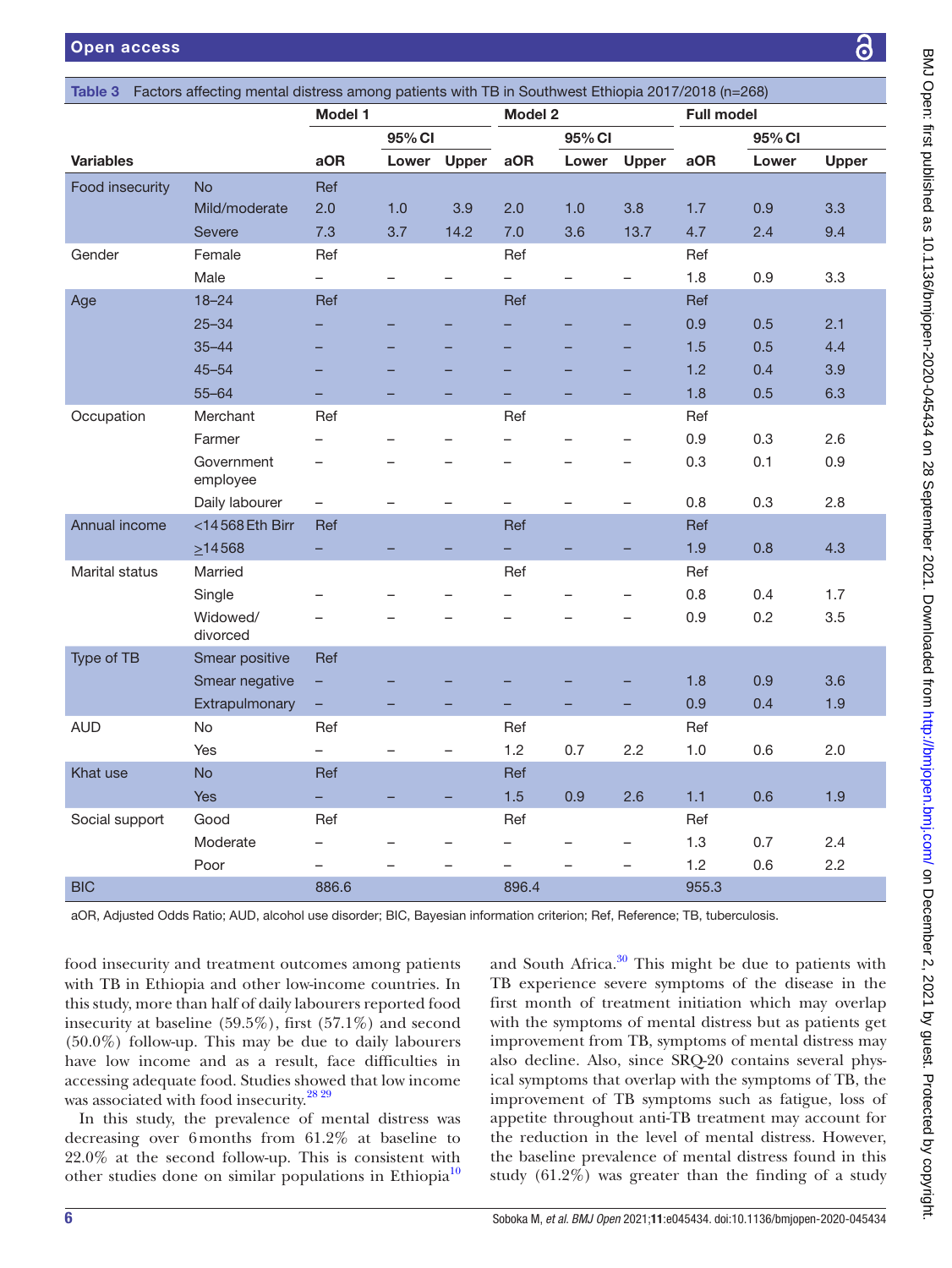done in Angola  $(44.4\%)$ <sup>31</sup> and South Africa  $(34.1\%)$ .<sup>30</sup> The difference might be due to the tool used to assess mental distress (SRQ-20 vs Hospital Anxiety and Depression Scale, and K-10). For example, K-10 has nine items of psychological symptoms and only one physical item, so little overlap with TB symptoms compared with SRQ-20. The prevalence of mental distress at the first (38.1%) and second (22.0%) follow-up found in this study was in line with the studies conducted in Huambo hospital, Angola  $(44.4\%)^{32}$  and South Africa  $(21.8\%)^{30\,33}$  but lower than the finding of studies conducted in a similar population in Dire Dawa and Harar cities  $(63.3\%)^9$  $(63.3\%)^9$  and Addis Ababa In this study, severe food insecurity was associated with mental distress independent of other covariates which are in line with previous studies done in similar populations in Zambia and South Africa. $34-36$  Also, it is in line with a community-based study conducted in Rural Tigray and SNNP (Southern Nations, Nationalities, and Peoples) Regions, Ethiopia. $37$  This may be due to uncertainty to have adequate food could lead to chronic stress that affects the mental health of the patients.<sup>35</sup> Author affiliations Ababa, Ethiopia Munich, Germany Muenchen, Munich, Germany pocket to support the project.

**LIMITATIONS** 

Ethiopia  $(48.5\%)$ .<sup>[10](#page-7-19)</sup>

The limitation of this study is that it did not include hospitalised patients, patients on retreatment and patients with MDR-TB, therefore, the results cannot be generalised for these patients. Patients with MDR-TB and hospitalised patients with TB may have higher depression and anxiety and their exclusion might have led to an underestimated prevalence of mental distress.

Patients with MDR-TB are under special treatment and surveillance so that including this group of patients might have biased the results. Moreover, SRQ-20 is not a goldstandard to measure mental disorders. So, TB related physical symptoms might overlap with SRQ-20 and led to the overestimate of mental distress.

## **STRENGTHS**

Some strengths of this study are: the recruitment of participants from primary care facilities in rural and urban settings, and the consideration of several known confounding variables in the data analysis make our results robust. Also, the good surveillance system and presence of follow-up make the data collection highly reliable.

## **CONCLUSIONS**

In this study, we have found a high prevalence of food insecurity and mental distress among patients with TB. Likewise, food insecurity associated with mental distress independent of other covariates. This implies that many patients with TB in Southwest Ethiopia are suffering from both mental health problems and lack of adequate food both of which might adversely affect treatment

outcomes. Therefore, this finding would be an input for TB programmes so that effective interventions for mental distress and food insecurity are integrated into the care of patients with TB. Future studies need to evaluate the effectiveness of interventions for food insecurity in reducing mental distress in patients with TB.

<sup>1</sup> Center for International Health, Ludwig Maximilian University, Munich, Germany <sup>2</sup>Department of Psychiatry, Medical Faculty, Jimma University, Jimma, Ethiopia <sup>3</sup>Department of Psychiatry, St. Paul's Hospital Millennium Medical College, Addis

<sup>4</sup>Institute of Psychiatric Phenomics and Genomics (IPPG), University Hospital, LMU,

5 Department of Psychiatry and Psychotherapy, LMU Munich, Munich, Germany 6 Department of Forensic Psychiatry, Isar Amper Klinikum, Munich, Germany <sup>7</sup> German Center for Vertigo and Balance Disorders, University Hospital LMU

<sup>8</sup>Institute for Medical Information Processing, Biometry and Epidemiology, Ludwig Maximilians University Muenchen, Munich, Germany

Acknowledgements We are grateful to the study participants for compromising their time to participate in the study. Our gratitude is extended to Jimma University for funding the project. We are also grateful to IPPG for funding part of the project. Our gratitude extended to Dr. Michael Odenwald, who contributed money from his

Contributors MS contributed to the conceptualisation, design, statistical analysis, and manuscript preparation. MT, KA, WK, ET, YY, RS and EG contributed to the design, analysis, and review of the manuscript.

Funding The study was funded by Jimma University Institute of Health with the grant number of IHRPGC 1095/2017, Institute of Psychiatric Phenomics, and Genomics (IPPG) with the grant number of 15106202/2018, and individual throughout data collection. The funders had no role in this study including interpretation and preparation of the manuscript.

Competing interests None declared.

Patient and public involvement Patients and/or the public were not involved in the design, or conduct, or reporting, or dissemination plans of this research.

Patient consent for publication Not required.

Ethics approval Ethical clearance was obtained from the Ethical Review Board of Jimma University(IHRPGC/765/2017) and LMU (Nr: 18-017). The study was explained in detail and written informed consent was obtained from each participant. The anonymity of the study participants was kept at all stages of data processing and write-up of the manuscript.

Provenance and peer review Not commissioned; externally peer reviewed.

Data availability statement Data may be obtained from a third party and are not publicly available. All data relevant to the study are included in the article. It will be available upon official request from interested individuals or organisations.

Open access This is an open access article distributed in accordance with the Creative Commons Attribution Non Commercial (CC BY-NC 4.0) license, which permits others to distribute, remix, adapt, build upon this work non-commercially, and license their derivative works on different terms, provided the original work is properly cited, appropriate credit is given, any changes made indicated, and the use is non-commercial. See: [http://creativecommons.org/licenses/by-nc/4.0/.](http://creativecommons.org/licenses/by-nc/4.0/)

#### ORCID iDs

Matiwos Soboka <http://orcid.org/0000-0003-2820-0947> Yimenu Yitayih <http://orcid.org/0000-0002-0300-394X>

#### <span id="page-6-0"></span>**REFERENCES**

- 1 FAO I, UNICEF, WFP, WHO. The state of food security and nutrition in the world 2019. In: *Safeguarding against economic slowdowns and downturns*. Rome: FAO, 2019.
- <span id="page-6-1"></span>2 World Food Programme. Comprehensive food security and vulnerability analysis (CFSVA); 2019.